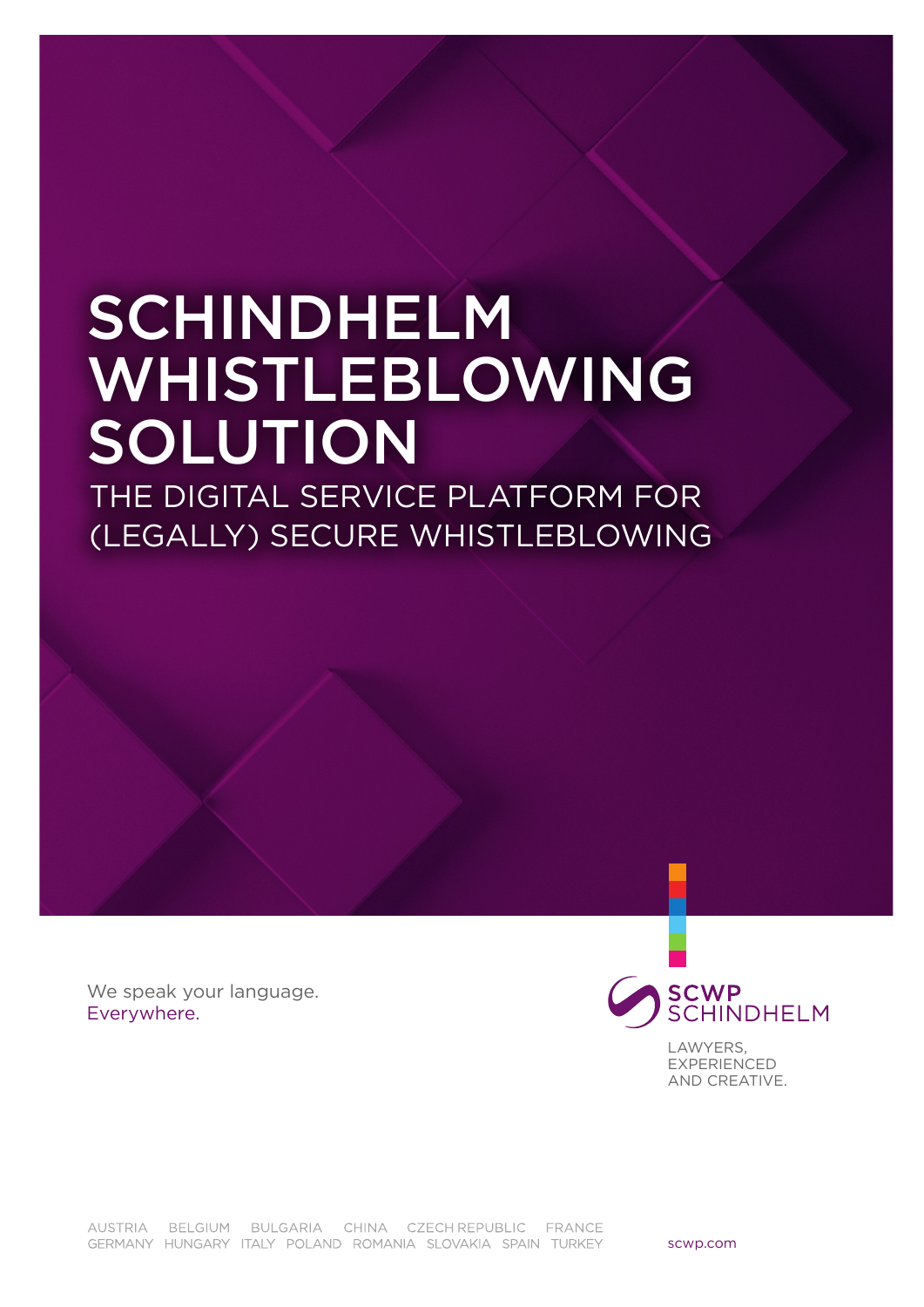

## SCHINDHELM WHISTLEBLOWING SOLUTION – OUR DIGITAL SERVICE FOR (LEGALLY) SECURE WHISTLEBLOWING

We offer you a customised digital whistleblower system that protects your company from misconduct and helps you to act in compliance with the law. By way of the lawyer's obligation to secrecy and a state-of-the-art digital platform, we offer you absolute security and anonymity at the highest level.

#### **How (legally) secure is your whistleblowing solution?**

According to the EU Whistleblowing Directive 2019 /1937, whistleblowers must be able to trust that they will remain anonymous in the company if they submit reports. In addition, full compliance with all important requirements regarding the reporting of abuse must be ensured in order to avoid reputational damage or financial and legal risks.

The Directive is to be transposed in national law by the Member States of the EU by 17.12.2021 and, respectively, by 17.12.2023 regarding smaller companies with up to 249 employees; and among other things, it provides for a three-stage reporting system:

- 1. Internal reporting channels
- 2. External reporting channels to authorities
- 3. Publication of information

Internal reporting channels can be online platforms and mailboxes for the written forwarding of notifications or a whistleblowing hotline or an impartial person for the oral forwarding of the notification.

With our Schindhelm Whistleblowing Solution , we are happy to help you comply with all important whistleblowing regulations regarding data protection, compliance & corporate governance.

#### **Four good reasons – what sets us apart:**

#### Compliance is our daily business.

Our lawyers bundle the entire range of expertise required to realise your internal reporting system and to successfully implement the resulting steps of legal action.

#### Lawyer's obligation to secrecy.

As lawyers, we are subject under professional law to the obligation of absolute secrecy. We thus offer you 100% confidentiality with respect to the information transmitted to us.

#### Locally rooted, nationally and internationally networked.

Our experts in 14 countries at 31 locations also support companies with a large global presence in meeting the requirements of the different jurisdictions and with the Schindhelm Whistleblowing Solution offer a completely anonymous and secure service.

#### Pioneers in the field of legal tech solutions.

Our legal tech experts have been working for years on the development and promotion of digital legal solutions to increase the automation of work processes and the efficiency of legal work for our clients.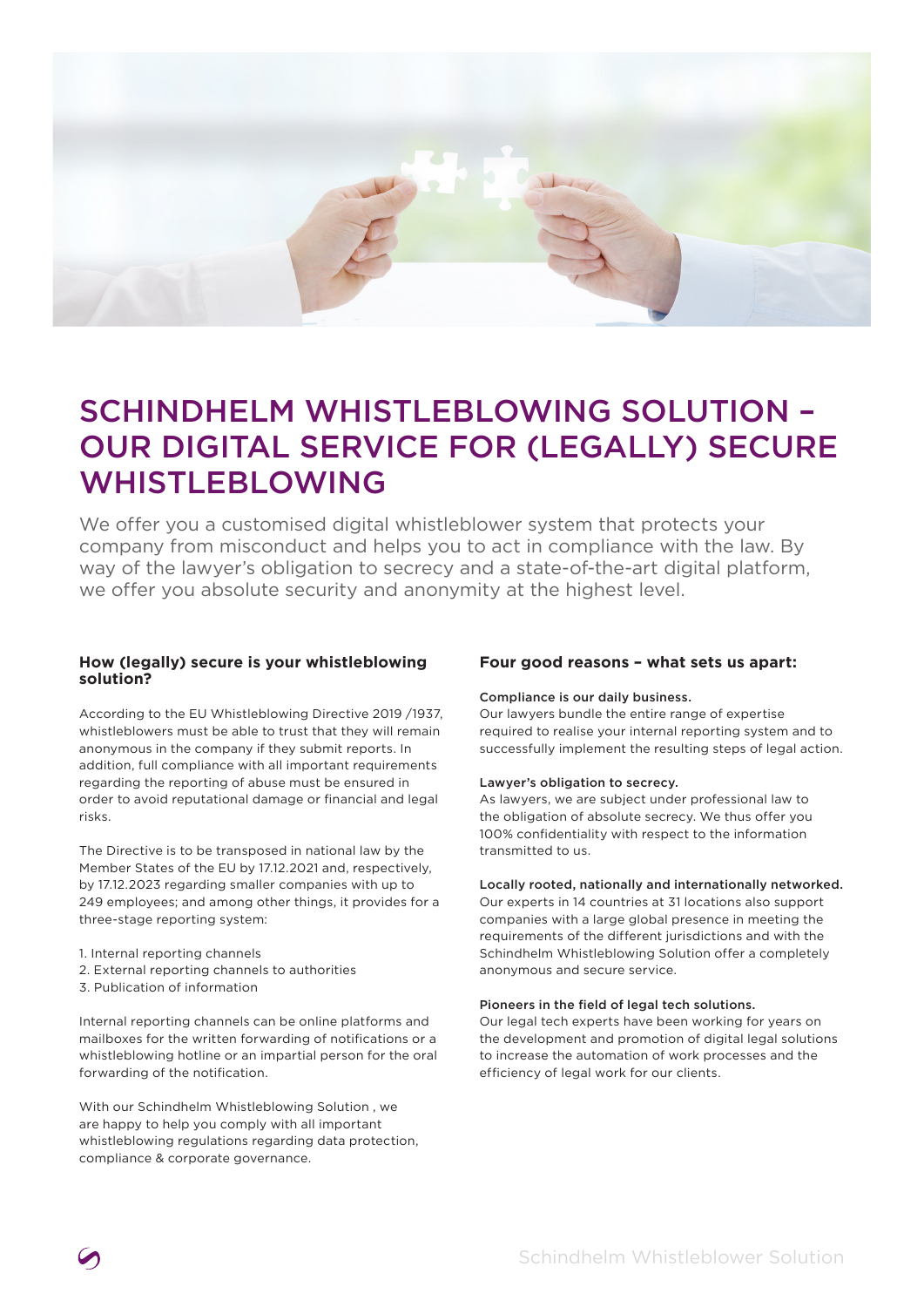

## COMPLETELY SECURE. WELL LOOKED AFTER.

With a simple and modern customised design and the highest security standards, the Schindhelm Whistleblowing Solution is the ideal solution for implementing your internal reporting system.

#### **Ensure anonymity & act in a legally secure manner**

- Our platform offers whistleblowers a completely anonymous, legally compliant option to report any abuse in the company. We will be happy to assist you in introducing additional necessary measures.
- Based on the transmitted content, our experts will draw up an action plan for your company and will be happy to assist you in introducing the additional necessary measures.

#### **Data security**

- The sensitivity of your data and submitted notifications requires a strict data protection concept and sophisticated security concepts.
- With end-to-end encryption, periodic penetration testing, access controls, ISO 27001´-certified servers and much more, you can rest assured that only your company has access to your data.

#### **Usability**

 Our platform leverages a state-of-the-art software solution and features a highly user-friendly interface designed to meet your CI needs.

#### **Set-up**

■ Our digitalisation team takes care of everything involved in setting up and making available your whistleblower platform and will support you throughout the entire implementation phase.

#### **Flexibility**

 Our platform is suitable for companies of all sizes and can be configured for all conceivable application scenarios: money laundering, human resources, workplace discrimination, GDPR violations, bribery, fraud, insider trading, management feedback, market abuse, health and safety violations, workplace harassment, etc.

**You can find further information and contact options on our website: schindhelm.com/wbsolution/en**